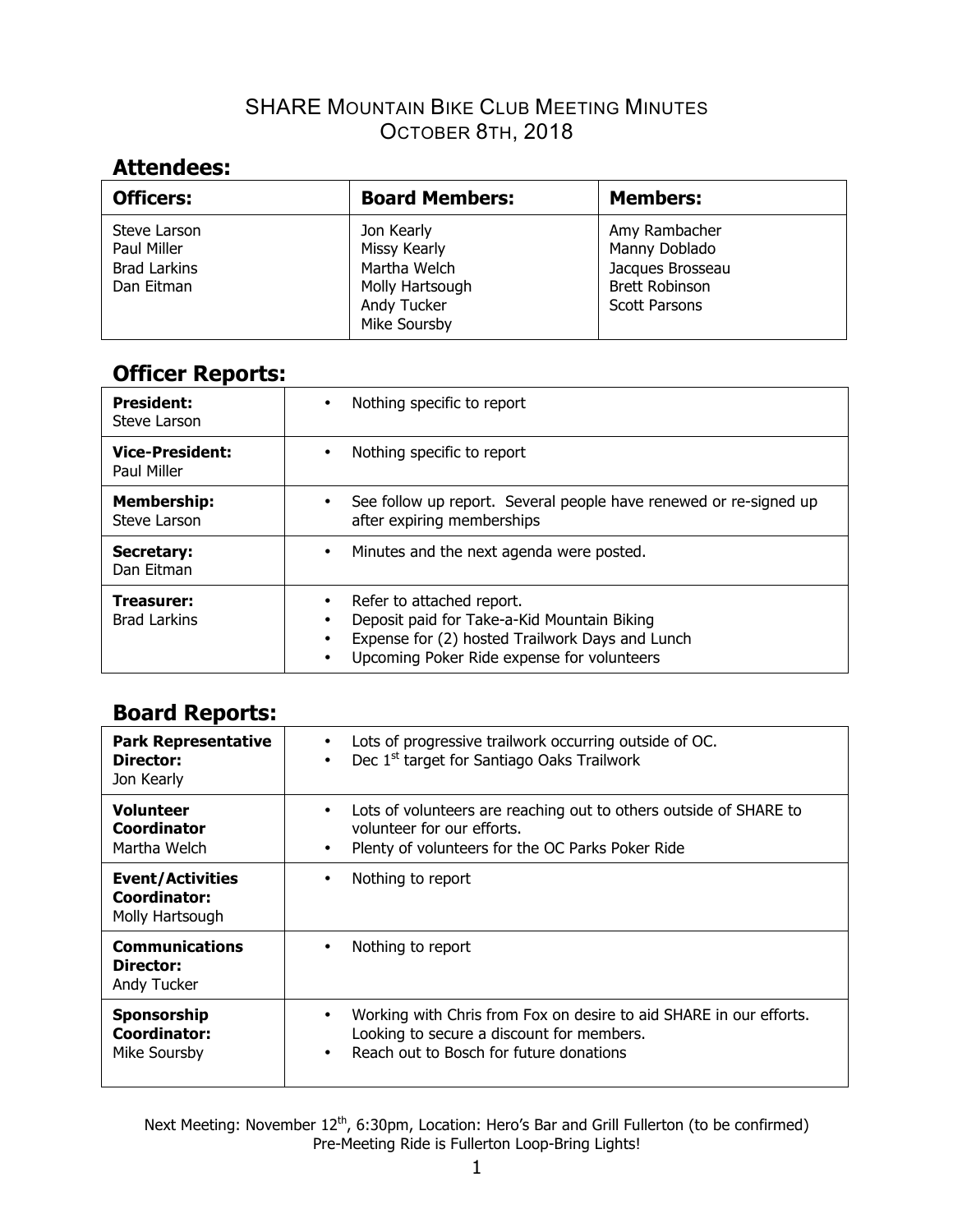# **Park/Area Reports:**

| <b>Crystal Cove</b>       | Interested in starting a bike bell program. New ranger is coming in<br>$\bullet$<br>and is familiar with efforts in other State Parks. Spillover effect from<br>LCWP and other areas. Follow-up and pursue the opportunity.<br>Ticketron continues to see short-cuts by hikers.<br>$\bullet$                                                                                                                                                                                                                                                                                                                    |
|---------------------------|-----------------------------------------------------------------------------------------------------------------------------------------------------------------------------------------------------------------------------------------------------------------------------------------------------------------------------------------------------------------------------------------------------------------------------------------------------------------------------------------------------------------------------------------------------------------------------------------------------------------|
| <b>LCWP</b>               | Laguna Ridge is fun. The upper-reroute remains fun. Braking bumps<br>٠<br>and brown pow before the rocks and drops.<br>Lizard Ambassador Program and Survey is complete. Anectodal<br>$\bullet$<br>evidence was that a typical range of riders is 100-200 on a weekend<br>day. Hikers were in the teens, but usually in larger groups and almost<br>all were uphill.<br>No feedback on what will be done with the information. However,<br>$\bullet$<br>very little conflict was noted and all parties were understanding and<br>very receptive to the increased use of the bike bells. Martha to<br>follow-up. |
| <b>Aliso/Wood Canyons</b> | Signage is in, ebike prohibition is noted on the signs. Don't ride an<br>$\bullet$<br>ebike or it will get ticketed. No dogs is also posted.                                                                                                                                                                                                                                                                                                                                                                                                                                                                    |
| <b>Whiting Ranch</b>      | Recap Trail Work Day of 10/5-after the mechanized rework to<br>$\bullet$<br>eliminate the braking bumps created some sandy issues. 15<br>volunteers participated for the Friday event.<br>OC Parks Poker Ride upcoming on 10/13 (See Old Business)<br>$\bullet$                                                                                                                                                                                                                                                                                                                                                 |
| <b>Santiago Oaks</b>      | Trailwork tentatively set for 12/1. Park is surviving despite<br>$\bullet$<br>everybody's desire to go straight.<br>Delineators become the effective edge and ride as close to it as<br>$\bullet$<br>possible.                                                                                                                                                                                                                                                                                                                                                                                                  |
| <b>Peters Canyon</b>      | Continues to see heavy traffic.<br>$\bullet$                                                                                                                                                                                                                                                                                                                                                                                                                                                                                                                                                                    |
| <b>O'Neill</b>            | Continued unauthorized trails continue to be an obstacle with efforts<br>$\bullet$<br>for an ongoing land swap proposal and future trail re-authorization.                                                                                                                                                                                                                                                                                                                                                                                                                                                      |
| IOSP/IRC                  | Fremont Canyon night ride (authorized) was interesting.<br>$\bullet$<br>Working with IRC continues to be a challenge due to their focus.<br>$\bullet$<br>One of the few opportunities for legitimate, legal, local night-riding.<br>$\bullet$<br>Becoming an IRC volunteer can be a little more involved than any of<br>the other avenues. It takes a little time and involves a first-aid<br>course.                                                                                                                                                                                                           |
| <b>Caspers</b>            | Nothing to report.<br>$\bullet$                                                                                                                                                                                                                                                                                                                                                                                                                                                                                                                                                                                 |
| <b>Chino Hills</b>        | The threat to mountain bike access has settled down for now.<br>$\bullet$                                                                                                                                                                                                                                                                                                                                                                                                                                                                                                                                       |
| <b>San Onofre</b>         | Still looking to recruit volunteers. Last one on Oct 2 netted (4)<br>$\bullet$<br>interested people.                                                                                                                                                                                                                                                                                                                                                                                                                                                                                                            |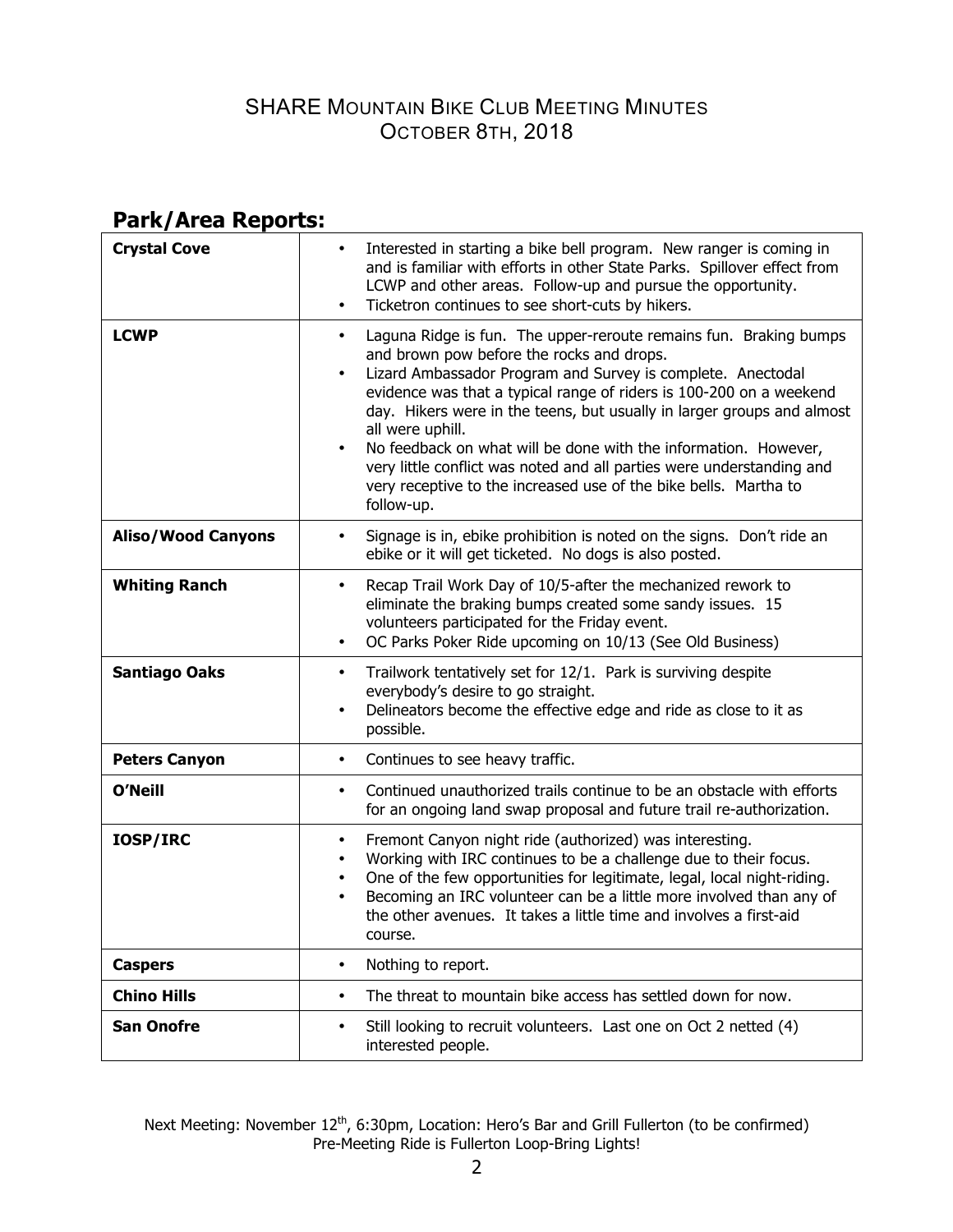| <b>Other Areas</b> | Closure areas confirmed. Main Divide Road south of Santiago Peak,<br>$\bullet$<br>West to include Holy Jim, South to include Los Pinos, East to the<br>Forest Boundary, and North along Main Divide Road to Bedford Road.<br>Joplin, San Juan to Blue Jay, and Harding/Maple/Motorway/Main<br>Divide north of Santiago Peak remain open to non-motorized traffic<br>only. |
|--------------------|---------------------------------------------------------------------------------------------------------------------------------------------------------------------------------------------------------------------------------------------------------------------------------------------------------------------------------------------------------------------------|

### **Old Business:**

- 1) Craig Bike Park Update
	- a. Approved through the Board of Supervisors
	- b. Waiting for final approval from Army Corps of Engineers
	- c. Funding from the County has not been assigned.
	- d. In year 5…remember that Valmont took 7 years.
- 2) Bike Bell Program Status:
	- a. Passive: 750 of 4247. Active: 440 of 3008.
	- b. Totals:  $+/-$  5700 of 7255 have been distributed.
	- c. Future plans: Look to acquire more bells. We can re-allocate up to \$3k from an REI grant to acquire bells.
	- d. **ACTION ITEM:** Acquire 60:40 ratio of passive to active for maximum of \$3k. Board approved.
- 3) Inner-Coastal Clean-Up:

Recap: Many thanks to SHARE on their efforts during this event from OC Parks. A really light amount of trash collected. Worked out well.

- 4) October  $27<sup>th</sup>$ : 30<sup>th</sup> Anniversary Ride.
	- a. Location: Rose Canyon Cantina confirmed
	- b. Routes: Luge, O'Neil, others. Rides will be "recommended" and unofficial.
	- c. Food: \$15/person…\$5 deposit to reserve your space. Members only. Non-members may attend by purchasing a membership. Request to confirm date with \$1500 outlay for 100 people approved. Dan Eitman to obtain final paperwork necessary for deposit. Review Eventbrite cost for reservation/deposit system.
		- i. **ACTION ITEM:** Obtain final paperwork and cost to execute agreement.
		- ii. **ACTION ITEM:** Forward information to Brad Larkins to activate online registration.
		- iii. **ACTION ITEM:** Publicize via Facebook.
		- iv. **ACTION ITEM:** Obtain email addresses of membership for direct-email notification.
	- d. T-Shirt: Proceeding with prior design. Cost estimate attached.  $+/-$  \$2k for 150,  $+/-$  \$3k for 288 (best value for orders over 150 count).
		- i. **ACTION ITEM:** Proceed with 150 count and current design.
- 5) Mark Reynolds Event
	- a. Give-away with funds collected by ThinkMTB is October  $20<sup>th</sup>$ .
	- b. 8am volunteer setup. Carpool if you want to attend the event. Giving away 30 bikes.
	- c. https://www.facebook.com/events/320009555235413/
	- d. Follow-up event in December is a potential.
- 6) Take a Kid Mountain Biking Day:
	- a. Location Booked for Group Area 2 on Sunday, November  $4<sup>th</sup>$  from 9am to 12pm at Irvine Regional Park.
		- i. **ACTION ITEM:** Publicity-Talk it Up via Social Media and at upcoming events.
		- ii. **ACTION ITEM:** Volunteers-Immediate Commitments Needed.
- 7) Trail Monitoring of Lizard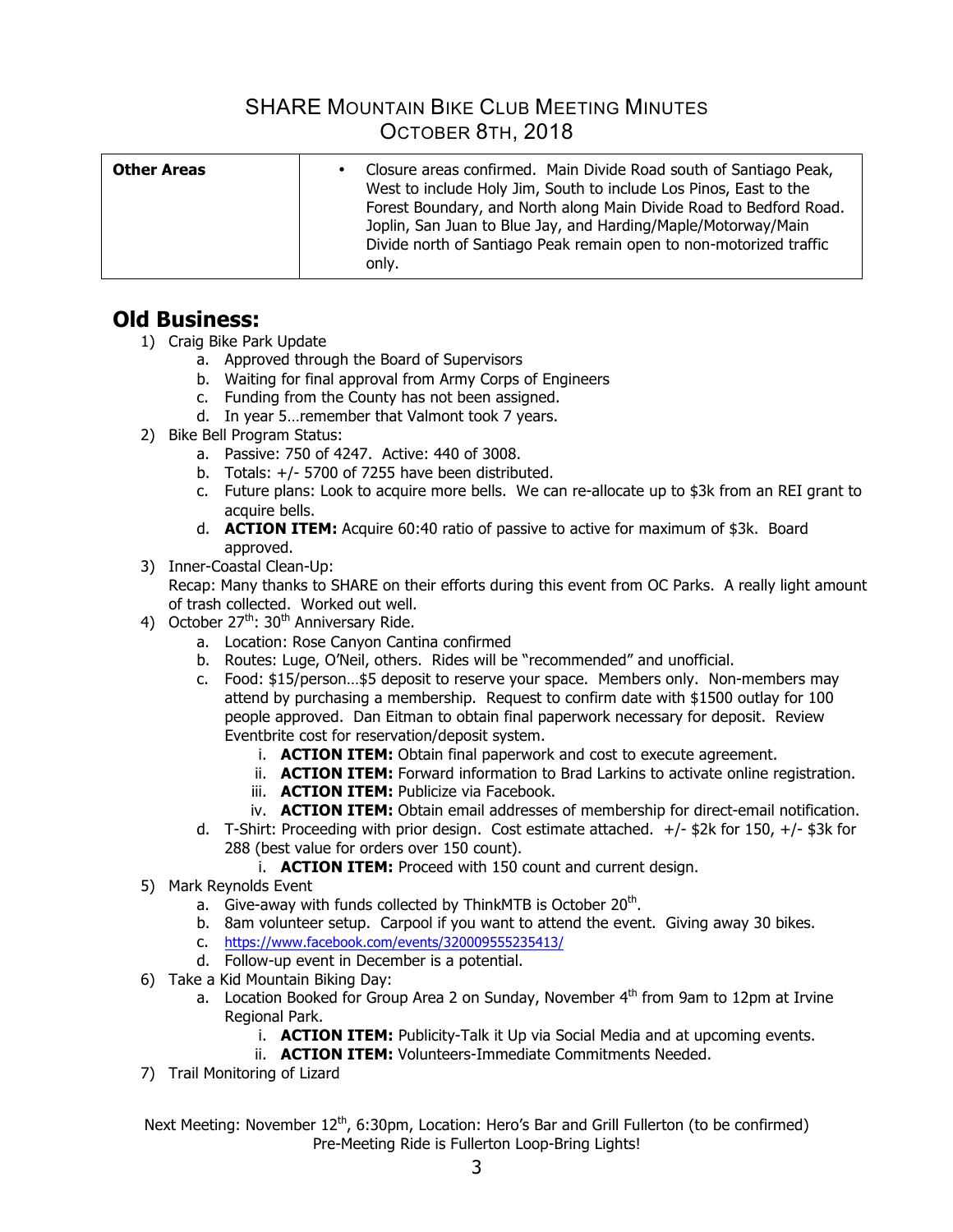- a. County is taking inventory of trail users and direction.
- b. No clear indication as to why inventory is being taken.
- c. Current traffic is as follows: most uphill is hikers, and most downhill is riders.
- 8) Acorn Day October  $6<sup>th</sup>$ 
	- a. Recap: We had a big turnout. Bells handed out and spoke with the senior park ranger.
- 9) OC Parks Poker Ride October  $13<sup>th</sup>$ 
	- b. Martha reports 20+ volunteers and will be working on the list.
- 10) Revolution Bike Fest November 9-11
	- a. Happening in Santa Clarita
	- b. Gravel ride, demos, and a Mountain Bike Race.
	- c. Steve Larson might be up there with a pop-up and a table.
- 11) IMBA Survey
	- a. Another survey has been commissioned. Urge everyone to fill it out. However, it appears that the links to the survey are no longer functional (Confirmed 10/11/18).
- 12) Elimination of Competition within OC Parks. Reference made to OC Code for bicycles, but the ban on competition is not specific except for timed events where the speed limit would exceed 10mph.
	- a. Not an official document, but a policy to be enacted.
	- b. Recommendation is for events to be held in restricted access areas where normally public areas do not need to be shut down.
	- c. What can the public do? Letter writing, mobilization, call-to-action, participation in the process.
	- d. Only park staff (to our knowledge) was brought into this policy.
	- e. Added to the trails committee agenda because it has already happened.
	- f. A competing running race organization has already posted their next race in March, despite being at odds with the posted policy.
	- g. We believe we want to be the voice, but we need to be more effective at using it and organizing.

#### **New Business:**

- 1) IMBA and our fellow Chapters: An Update.
	- a. Keep on the radar where the winds are blowing.
	- b. Continue to assess our position within the Mountain Bike Community in Orange County.
- 2) Opportunities on the Horizon.
- 3) Rotating meeting locations and membership outreach.
- 4) Laguna Canyon Foundation meeting on 10/18 at Laguna Beach Brewery.

#### **Roundtable:**

- 1) Legal action has been taken against users of illegal trails via social media investigation of trail users. Individuals targeted have been given a choice of a year-long ban from the parks or face trial with the evidence presented. This needs to be publicized among the membership so that they are made aware of this new enforcement effort.
- 2) Need to generate a well-written and concise letter regarding the future of Mountain Biking in Orange County.
	- a. **ACTION ITEM:** Review options and move from this item from the Roundtable to a recurring Old Business item until resolved.
- 3) GGR is going strong with almost 300 members.
- 4) David Whiting wrote an excellent article a few years ago about why Orange County does not invest in the sport of Mountain Biking as a potential source of revenue. It is a lost opportunity, but is a drop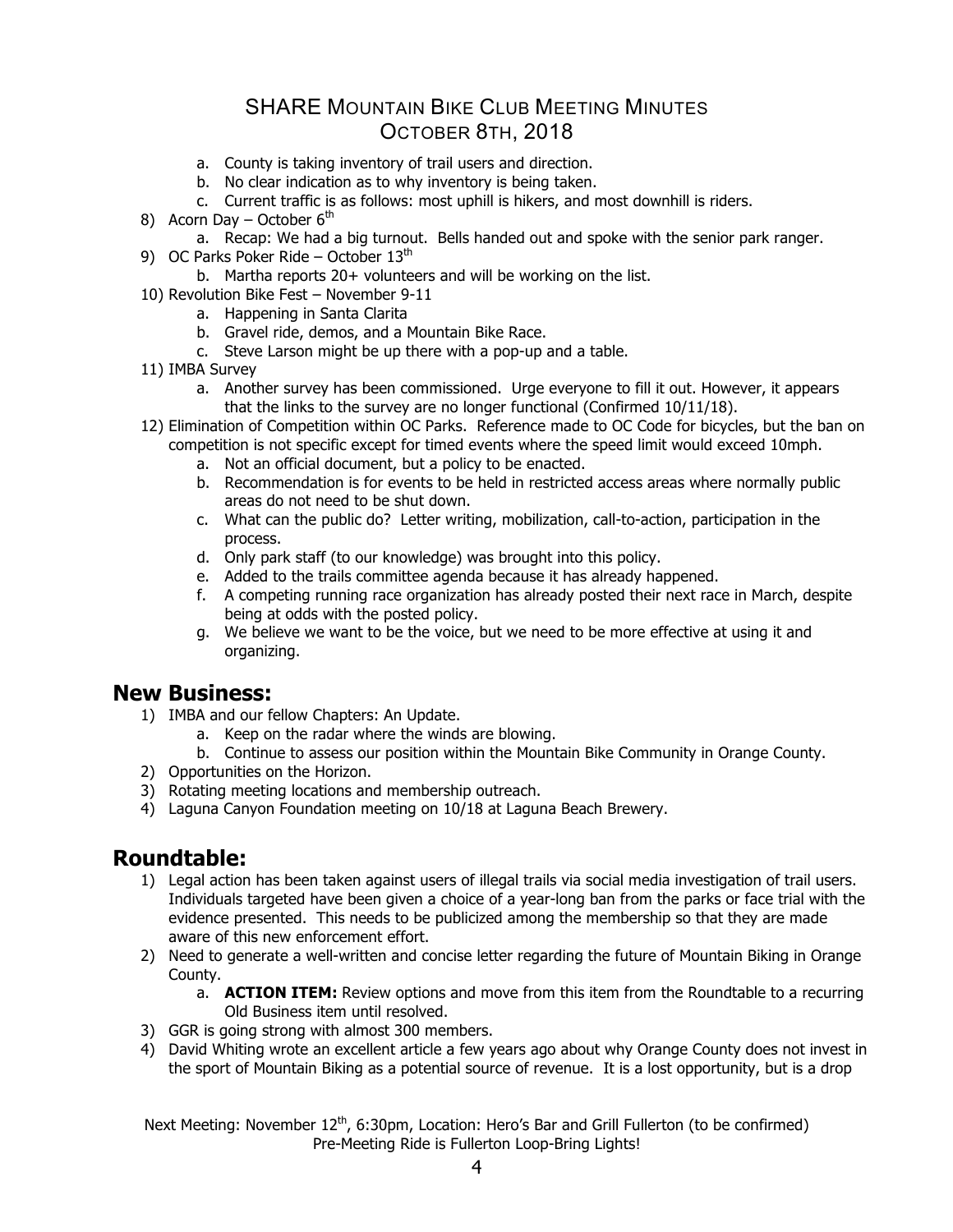in the bucket of the affected economies when compared to smaller communities like Park City and St. George in Utah, or traditionally seasonal communities that are using Mountain Biking to fill what had been a seasonal void or to supplement income during low-snow years.